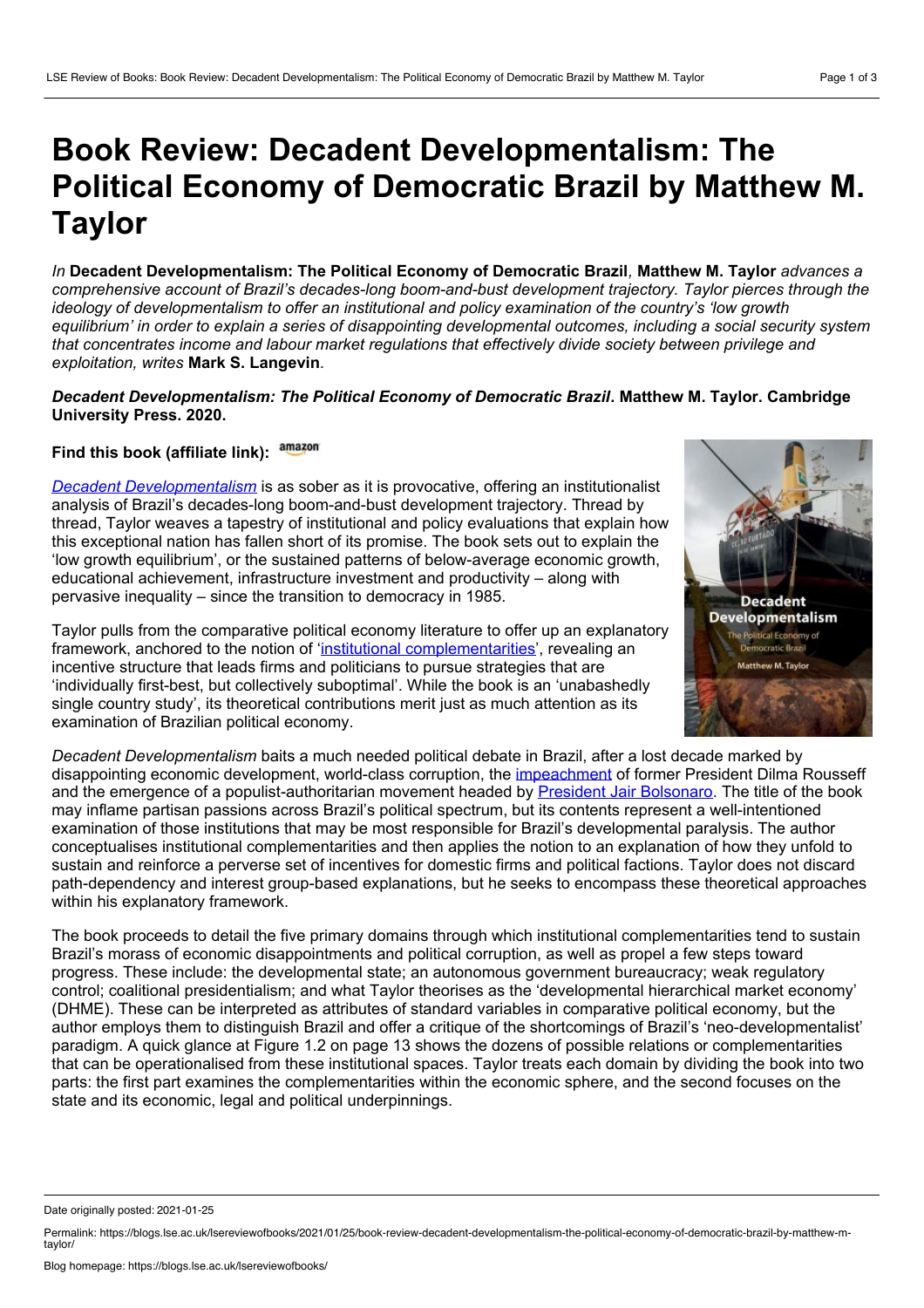

Taylor respects Brazil's intellectual history by offering a rich discussion of the 'developmental state', thereby setting up his evaluation of its institutional and policy impacts on economic and social development. He critically examines the relations between firms and the government, with a focus on Brazilian private sector companies with close economic and political ties to the federal government, state-owned enterprises (SOEs) and public sector pension funds. Taylor's focus on Brazil's 'investor state' reveals the institutional complementarities that allow private interests to become embedded within public institutions.

Much of his examination pivots on 'cross-shareholding' and weak regulation wherein successive administrations, begged on by congressional leaders, have chosen to favour influential Brazilian enterprises with favourable public financing, often through the Brazilian Economic and Social Development Bank (BNDES). Taylor illustrates the effect with repeated references to the Brazilian animal protein company JBS, whose owners successfully extracted a fortune in favorable **BNDES** [financing](https://aberto.bndes.gov.br/aberto/caso/jbs/) to reach the commanding heights of the global market, but without providing much in return. The book accounts for the [case](https://www.theguardian.com/environment/2020/jul/28/investors-drop-brazil-meat-giant-jbs) of JBS, as well as the major construction firms that were implicated (and their executives convicted) in the Lava Jato [corruption](https://www.cfr.org/backgrounder/brazils-corruption-fallout) scandal, as the product of complementarities between the economy, the structure of firms and the institutional contours of the federal government, namely coalitional presidentialism and weak regulatory control. These cases also illustrate the segmentation found between firms (domestic versus transnational) and within the labour market (formal versus informal) to frame and sustain what Taylor calls the DHME that has failed to deliver since the promulgation of the 1988 constitution.

The book effectively diagnoses Brazil's institutional maladies with precision and overwhelming evidence, even if the notion of institutional complementarities is underdeveloped as a comparable concept. While Taylor falls short of erecting a comparable analytical framework, he nonetheless offers a persuasive argument. In sum, the federal government's propensity to force public finance in political directions and its poor regulatory performance cause suboptimal collective outcomes, including a social security system that concentrates income and labour market regulations that effectively divide society between privilege and exploitation.

Date originally posted: 2021-01-25

Permalink: https://blogs.lse.ac.uk/lsereviewofbooks/2021/01/25/book-review-decadent-developmentalism-the-political-economy-of-democratic-brazil-by-matthew-mtaylor/